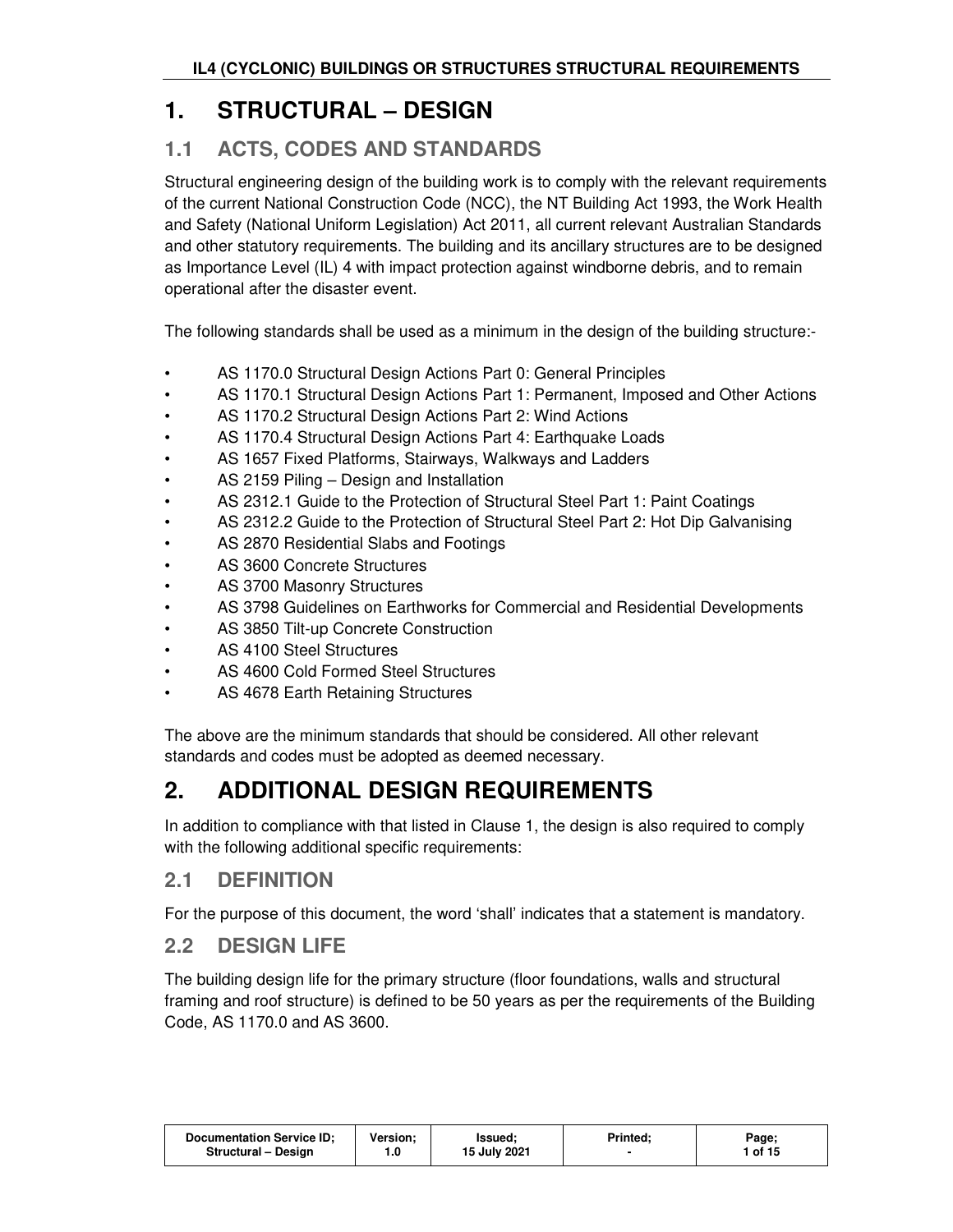## **2.3 BUILDING IMPORTANCE LEVEL**

The building is to be designed as IL 4 in accordance with NCC 2019 BCA.

## **2.4 DESIGN LOADS**

The design of the building structure (for stability, strength and serviceability) and external fabric, including windows and doors, shall be capable of resisting the loads listed below. As a minimum the following information shall be noted in tabular form on the structural drawings approved for construction:

- Design superimposed dead loads
- Design live loads
- Special design live loads in localised areas such as compactus storage
- Design wind loads
- Design earthquake loads
- Design bearing pressures for foundation material
- Any other relevant loadings

All design loads and their parameters relevant to the project shall be fully stated on drawings.

### **2.5 DEAD AND LIVE LOADS**

The dead loads shall be calculated in accordance with the principles of AS 11 70.0 and AS 1170.1 and utilise a gravity constant of 9.81m/s<sup>2</sup> .

Superimposed Dead and Live Loads are to be calculated in accordance with the minimum loads described below (unless exceeded by the loads described in AS 1170 in which case the design must be for the higher load).

| <b>AREA/USE</b>                                | <b>LOAD</b>       | LOAD (kPa)                               | <b>LOAD</b><br>(KN) | <b>COMMENTS</b>                                |
|------------------------------------------------|-------------------|------------------------------------------|---------------------|------------------------------------------------|
| Roof                                           | Live Load         | 0.25<br>$4.0$ for<br>accessible<br>roofs | 1.8                 |                                                |
| <b>Typical Suspended</b><br><b>Floor Level</b> | Dead Load         | 0.5                                      | ۰                   | $\overline{\phantom{a}}$                       |
|                                                | Live Load         | 3.0                                      | 2.7                 | Offices for<br>general use,<br>hospital wards. |
| <b>Basement Level Slab</b>                     | Surcharge<br>Load | Refer<br>Geotechnical<br>Report          |                     | $\overline{a}$                                 |
|                                                | Live Load         | 2.5                                      | 13                  | Light traffic.                                 |

| Documentation Service ID; | <b>Version:</b> | Issued:      | Printed: | Page;   |
|---------------------------|-----------------|--------------|----------|---------|
| Structural - Design       | 1.0             | 15 July 2021 |          | 2 of 15 |
|                           |                 |              |          |         |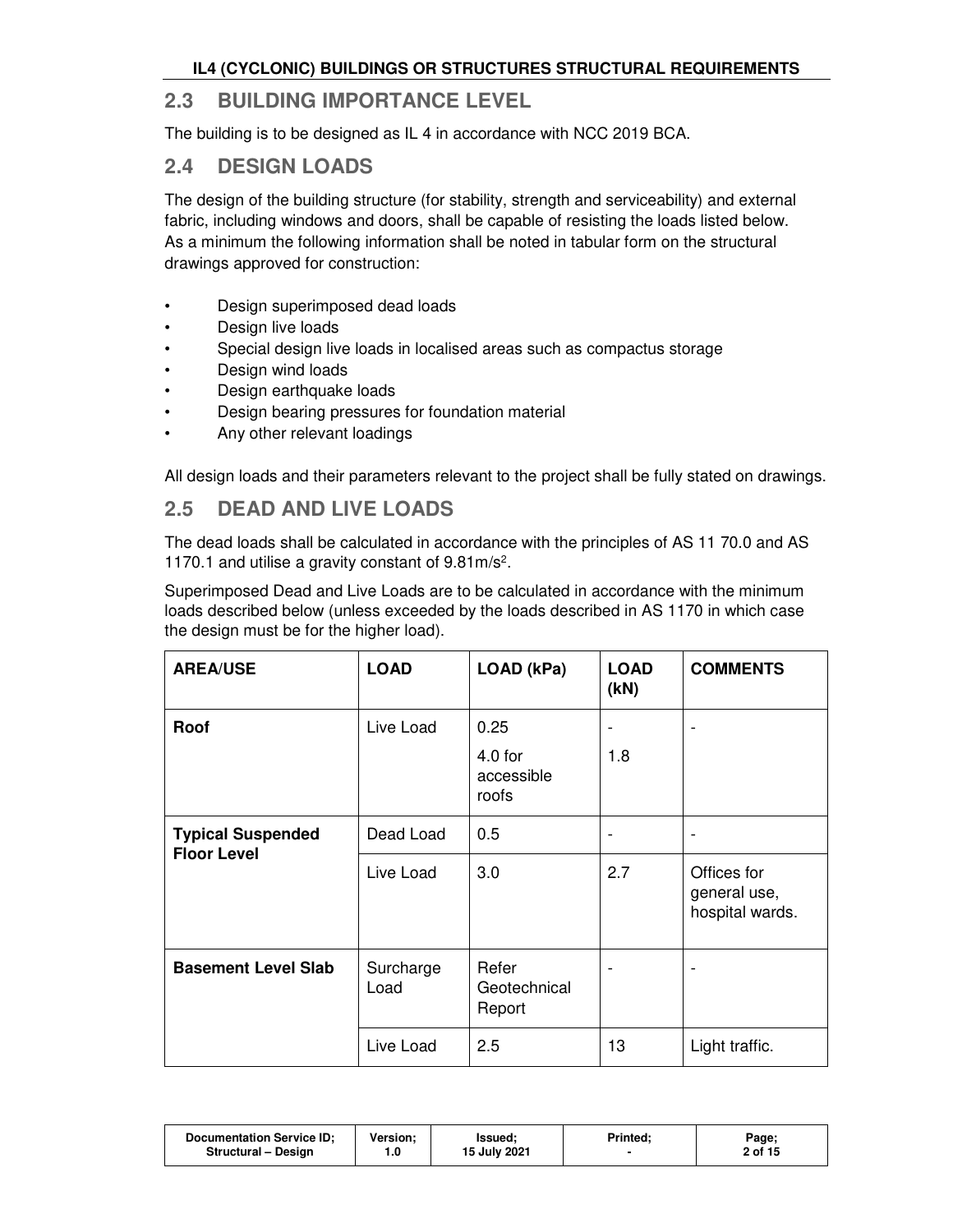| <b>Stairs/Landings/Foyers</b> | Dead Load         | 0.5                |                          |                                                                                              |
|-------------------------------|-------------------|--------------------|--------------------------|----------------------------------------------------------------------------------------------|
|                               | Live Load         | 4.0                | 4.5                      | ۰                                                                                            |
| <b>Plant Rooms</b>            | Dead Load         | <b>Plant Loads</b> | $\overline{\phantom{a}}$ | -                                                                                            |
|                               | Live Load         | 5.0                | 4.5                      |                                                                                              |
| <b>Basement Walls</b>         | Surcharge<br>Load | Varies             |                          | This will vary<br>depending on the<br>methodology<br>chosen to deal<br>with ground<br>water. |

Areas of floor designed to support specific localised heavy loads (e.g. from compactus storage or mechanical plant equipment or vehicles) shall be noted and shaded on the structural floor plans.

## **2.6 WIND LOADS**

The wind forces applied to the building are determined in accordance with AS 1170.2 based on the criteria below.

| <b>ITEM</b>         | <b>DESCRIPTION</b>                         | <b>SYMBOL</b>            | <b>VALUE</b>                                                 | <b>COMMENT</b>                     |
|---------------------|--------------------------------------------|--------------------------|--------------------------------------------------------------|------------------------------------|
|                     | Terrain category                           | $\overline{\phantom{a}}$ | 2 (This will<br>vary<br>depending<br>on the site<br>terrain) | Design for worst case direction.   |
|                     | Region                                     |                          | C                                                            | $\overline{a}$                     |
|                     | Importance<br>level                        | IL                       | $\overline{4}$                                               | ۰                                  |
| Wind<br><b>Data</b> | Reference<br>probability of<br>exceedance  |                          | 2000                                                         | -                                  |
|                     | Regional wind<br>speed (ultimate)          | R <sub>2000</sub>        | 76.7m/s                                                      | ۰                                  |
|                     | Regional wind<br>speed<br>(serviceability) | V <sub>25</sub>          | 47.0 <sub>m/s</sub>                                          |                                    |
|                     | Topographic<br>factor                      | M <sub>t</sub>           | >1.0                                                         | Refer Contour Survey to determine. |

| <b>Documentation Service ID:</b> | Version: | <b>Issued:</b> | <b>Printed:</b> | Page;   |
|----------------------------------|----------|----------------|-----------------|---------|
| Structural - Design              | 1.0      | 15 July 2021   |                 | 3 of 15 |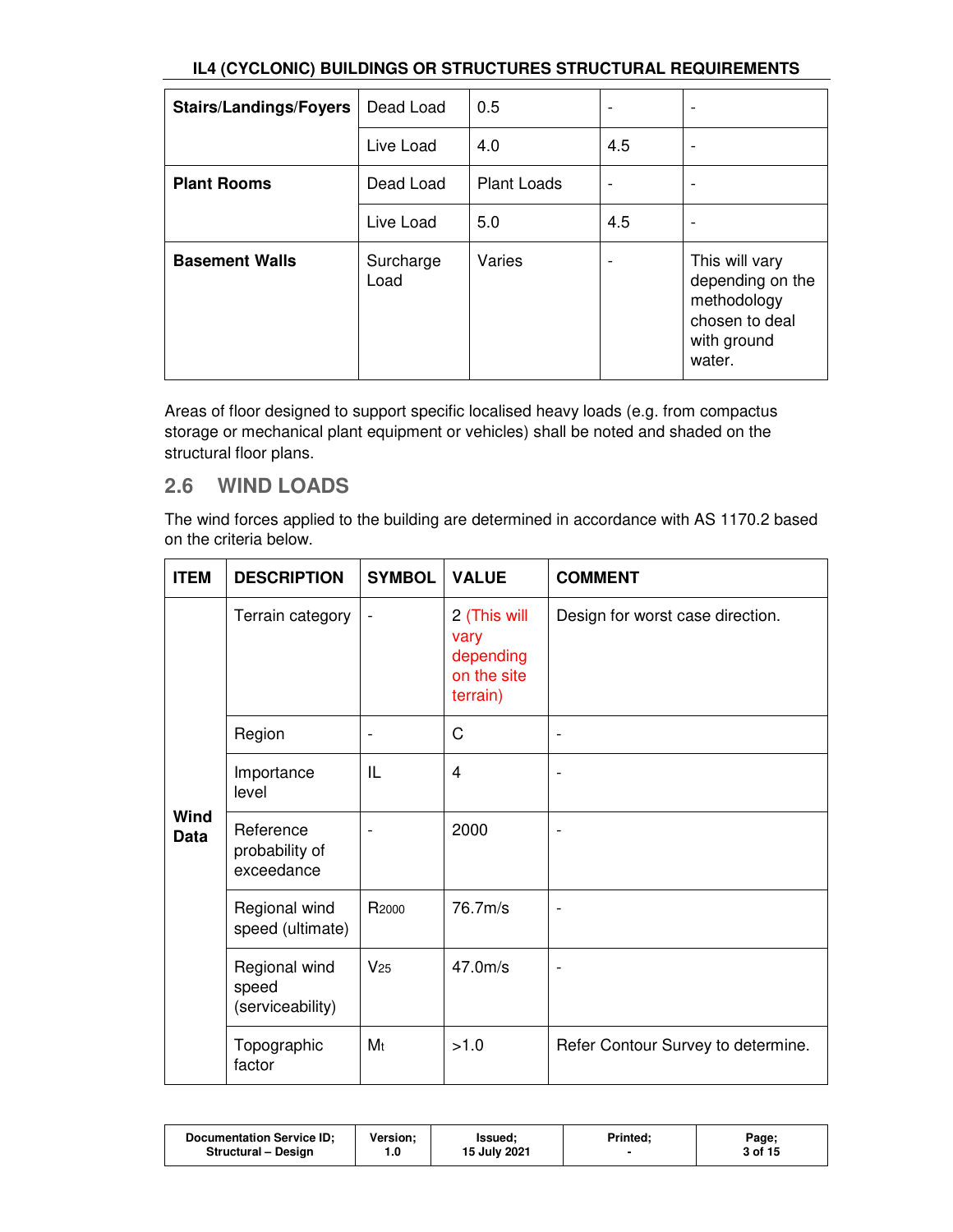| Site shielding<br>factor                          | $M_s$           | 1.0           | Applies for worst case direction                                                                                                                                                                                                                            |
|---------------------------------------------------|-----------------|---------------|-------------------------------------------------------------------------------------------------------------------------------------------------------------------------------------------------------------------------------------------------------------|
| Wind direction<br>multiplier                      | Md              | 1.0           | Applies for worst case direction.                                                                                                                                                                                                                           |
| Internal<br>pressure<br>coefficient<br>(ultimate) | $C_{\text{pi}}$ | $+0.7, -0.65$ | The internal pressure is determined<br>on the basis that localised failure of<br>cladding element may occur due to a<br>load larger than the design debris<br>load or that use of the natural<br>ventilation system may result in full<br>internal pressure |

## **2.7 DEBRIS LOADS**

The external building fabric (including, but not limited to, debris screens, walls, cladding, windows, doors, roller shutters, plant room louvres, and ventilation grills) shall be capable of resisting wind borne debris loads based on the criteria below.

| <b>ITEM</b>                           | <b>TRAJECTORIES</b> | <b>DESCRIPTION</b>                                                                           | <b>IMPACT</b><br><b>SPEED</b><br>(m/s) | <b>COMMENT</b>                                                                                              |
|---------------------------------------|---------------------|----------------------------------------------------------------------------------------------|----------------------------------------|-------------------------------------------------------------------------------------------------------------|
|                                       | Horizontal          | A spherical 8mm<br>steel ball of 2g<br>impacting at 0.4 x<br>V <sub>2000</sub>               | 30.7                                   |                                                                                                             |
| Wind<br><b>Borne</b><br><b>Debris</b> |                     | A 100mm x 50 mm<br>piece of timber of 4<br>kg impacting end-on<br>at 0.4 x V <sub>2000</sub> | 30.7                                   |                                                                                                             |
|                                       | Vertical            | A spherical 8mm<br>steel ball of 2g<br>impacting at 0.3 x<br>V <sub>2000</sub>               | 23.0                                   | Roof cladding up to<br>15° pitch shall have a<br>minimum of 18mm<br>plywood protection<br>against windborne |
|                                       |                     | A 100mm x 50 mm<br>piece of timber of 4<br>kg impacting end-on<br>at 0.1 x V <sub>2000</sub> | 7.7                                    | debris irrespective of<br>test results.                                                                     |

External walls shall be of reinforced blockwork or concrete. Reinforced blockwork shall be concrete filled all cores.

Roof with a slope 15° or less shall have debris protection lining of no less than 18mm structural plywood regardless of the test results of vertical trajectory test.

| <b>Documentation Service ID:</b> | Version: | Issued:      | <b>Printed:</b> | Page;   |
|----------------------------------|----------|--------------|-----------------|---------|
| Structural - Design              | 0. ا     | 15 July 2021 |                 | 4 of 15 |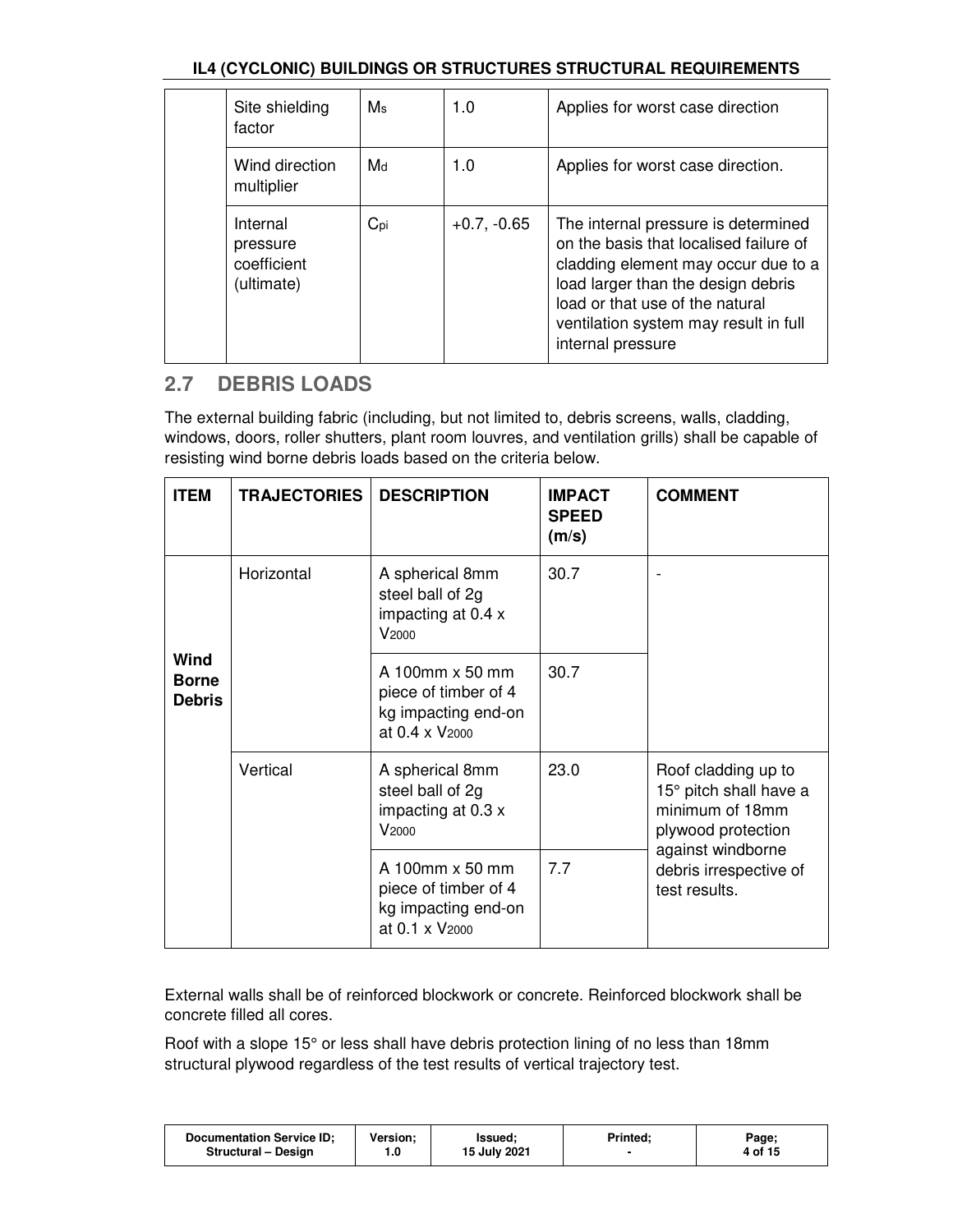Roof with a slope greater than 15° shall be designed as a wall and must satisfy the horizontal trajectory debris impact loads.

Do not use stainless steel woven wire mesh as cyclone debris screen without approval.

Test method for debris tests shall be in accordance with '2006 Design Guidelines for Queensland Public Cyclone Shelter - Appendix I – Specification of Test Criteria and Procedures and Specification for Debris Resistant Screens', or 'Technical Note No.4 - Simulation windborne debris impact testing of building envelope components issued by Cyclone Testing Station at James Cook University'.

Fabric materials compliance must be verified with a NATA test compliance report, certified by a Registered Professional Engineer, to the specified criteria, and approved by DIPL.

## **2.8 EARTHQUAKE LOADS**

The earthquake forces applied to the building are determined in accordance with AS 1170.4 based on the criteria below.

| <b>ITEM</b>       | <b>DESCRIPTION</b>                     | <b>SYMBO</b><br>L        | <b>VALUE</b>                        | <b>COMMENT</b>                      |
|-------------------|----------------------------------------|--------------------------|-------------------------------------|-------------------------------------|
|                   | Location                               |                          | Darwin<br>(change if<br>not Darwin) | $\overline{a}$                      |
| <b>Earthquake</b> | Importance level                       | IL                       | 4                                   | $\overline{\phantom{a}}$            |
| <b>Data</b>       | Reference probability of<br>exceedance | $\blacksquare$           | 1500                                | -                                   |
|                   | Probability factor for<br>earthquake   | Кp                       | 1.5                                 | $\overline{a}$                      |
|                   | <b>Hazard</b> factor                   | Z                        | 0.09                                | Darwin                              |
|                   | Site sub-soil class                    | Ce/De                    | Soil                                | <b>Refer Geotechnical</b><br>Report |
|                   | Earthquake design<br>category          | $\overline{\phantom{a}}$ | To be<br>determined                 | Refer Table 2.1 of<br>AS1170.4      |

## **2.9 STRUCTURAL ROBUSTNESS**

Comply with the requirements of AS 1170.0, and ABCB Structural Robustness Handbook (2016).

The structure and its fabric shall be designed and constructed so that they will not be damaged to an extent disproportionate to the original cause, by unforeseen events such as localised cladding failures, or opening failures, or due to the consequences of human error, during the disaster event.

| <b>Documentation Service ID:</b><br><b>Structural - Design</b> | <b>Version:</b> | Issued:<br>15 July 2021 | <b>Printed:</b> | Page;<br>5 of 15 |
|----------------------------------------------------------------|-----------------|-------------------------|-----------------|------------------|
|----------------------------------------------------------------|-----------------|-------------------------|-----------------|------------------|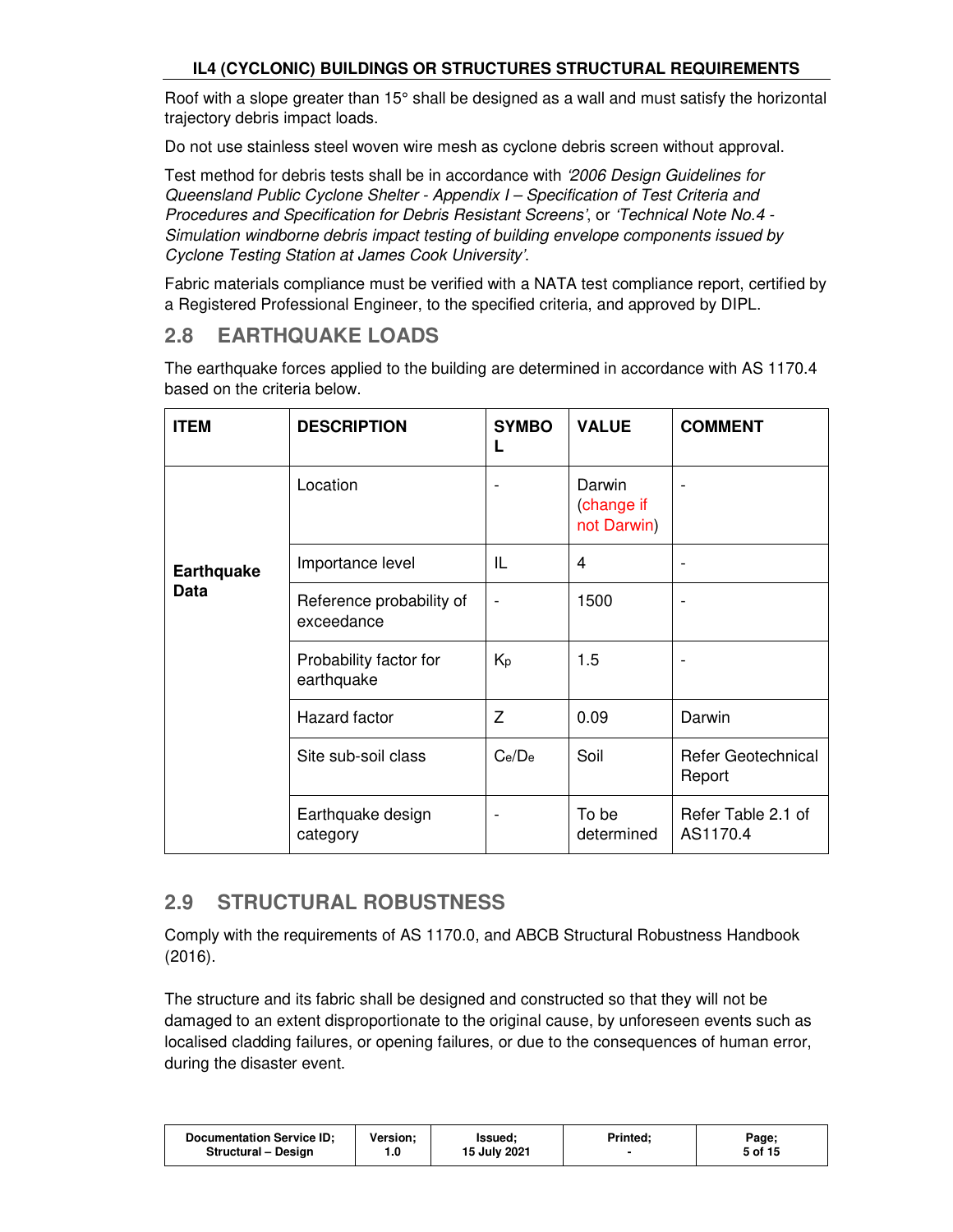## **2.10 FOUNDATION DESIGN**

Foundation design shall be based on the recommendations of the Geotechnical Report prepared for the project. Fill material shall be select fill and compacting to 95% (min) MMDD. Depth of footings to be determined by Structural Engineer.

The project title, consultant / author, report number and issue date of the Geotechnical Report shall be clearly noted on the drawings.

## **2.11 EARTH PRESSURE**

Any designed structure, including retaining walls, shall be designed to resist earth pressures in accordance with the recommendations from the Geotechnical Investigation. Basement walls and floors must be protected via subsoil drains.

### **2.12 FIRE RESISTANCE**

The structure and its component members shall be designed for the appropriate fire resistance in accordance with the relevant Australian Standards and the requirements of the NCC.

### **2.13 STRENGTH**

The structure and its component members shall be designed such that their design strength exceeds the appropriate design actions in accordance with the NCC and the relevant Australian Standards.

### **2.14 STABILITY**

The structure as a whole and its parts shall be designed to prevent instability due to overturning, uplift and sliding in accordance with the NCC and the relevant Australian Standards.

## **2.15 SERVICEABILITY**

The structure and its component members shall be designed for serviceability by controlling or limiting deflection, lateral drift, cracking, and vibration in accordance with the relevant Australian Standards unless noted below.

Unreinforced blockwork is not permitted.

## **2.16 DEFLECTION LIMITS**

Generally, deflection limits shall be as per AS 1170.0.

| <b>ITEM</b>                 | <b>DESCRIPTION</b>  | <b>APPLIED ACTION</b>     | <b>CRITERIA</b><br><b>ADOPTED</b> |
|-----------------------------|---------------------|---------------------------|-----------------------------------|
| Roof supporting<br>elements | Mid-span deflection | G + ΨιQ + Ws<br>$G + W_s$ | Span/300                          |

| <b>Documentation Service ID:</b> | Version: | lssued;      | <b>Printed:</b> | Page;   |
|----------------------------------|----------|--------------|-----------------|---------|
| Structural - Design              | 1.0      | 15 July 2021 |                 | 6 of 15 |
|                                  |          |              |                 |         |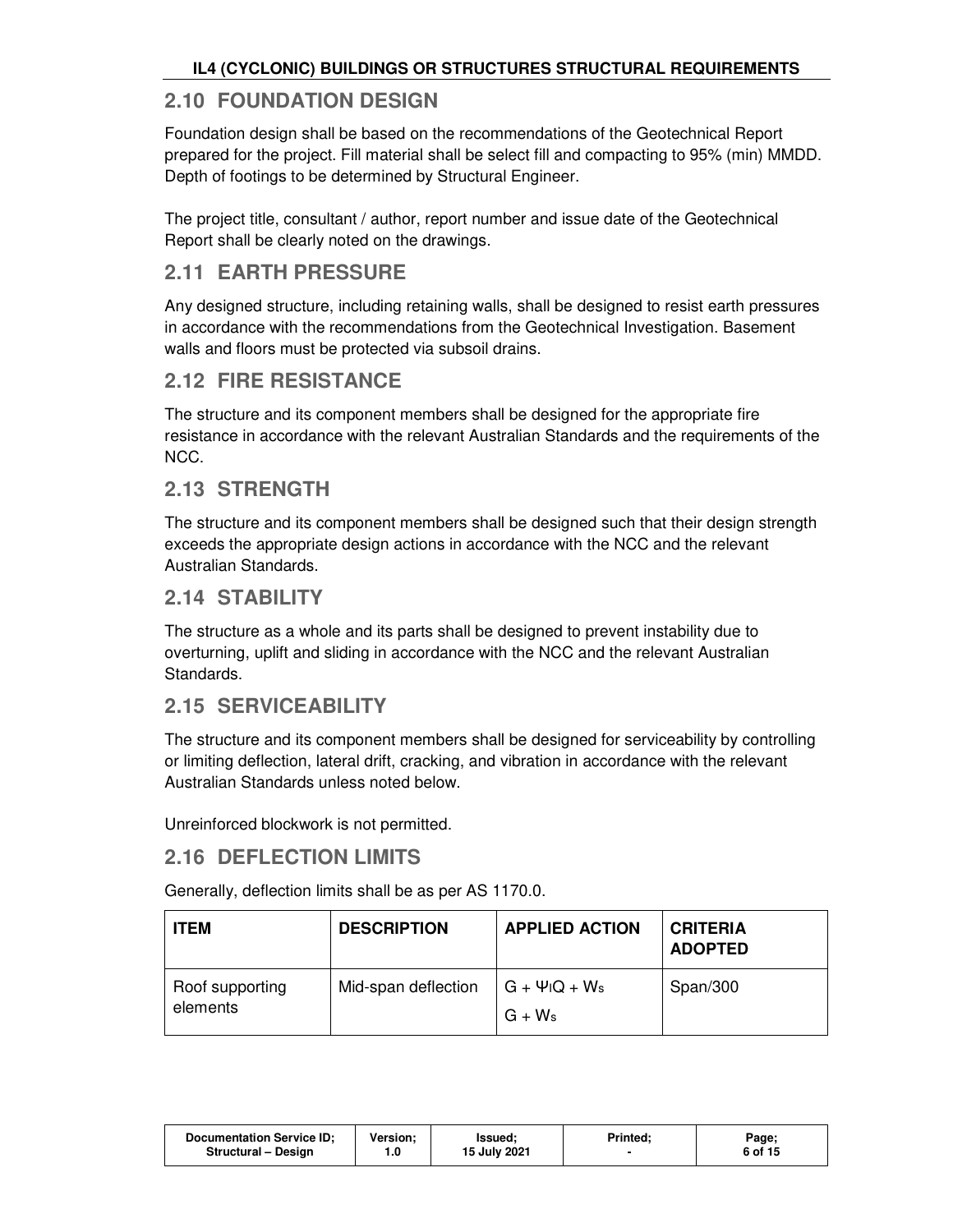| Floors and floor    | Mid-span deflection   | $G + \Psi$ <sub>I</sub> Q | Span/350 or 30mm                                 |
|---------------------|-----------------------|---------------------------|--------------------------------------------------|
| supports            |                       |                           | Span/500 (under<br>blockwork walls /<br>glazing) |
| Wall elements       | Mid-height deflection | $W_{\rm s}$               | Height/250                                       |
| Transfer structures | Mid-span deflection   | $G + \Psi$ <sub>I</sub> Q | Span/500                                         |

## **2.17 CONCRETE DURABILITY**

All concrete elements of the structure shall be designed for durability in accordance with Table 4.3 of AS 3600, the exposure classification of particular concrete surfaces shall be detailed below;

| <b>ITEM</b>                          | <b>DESCRIPTION</b>                     | <b>VALUE</b>             | <b>COMMENT</b>                                                                                                     |
|--------------------------------------|----------------------------------------|--------------------------|--------------------------------------------------------------------------------------------------------------------|
|                                      | Design life                            | 50 years                 |                                                                                                                    |
| <b>Concrete</b><br><b>Durability</b> | Concrete<br>exposure<br>classification | A2                       | Surfaces in interior<br>environments / surfaces in<br>contact with ground protected<br>by damp proof membrane      |
|                                      |                                        | B1                       | Near coastal / surfaces in<br>above-ground exterior<br>environments (1km to 50km<br>from coast or tidal estuaries) |
|                                      |                                        | $32MPa$ (f'c)<br>minimum | Vehicle pavements in any<br>location                                                                               |

## **2.18 CRACK CONTROL**

Reinforcement for crack control shall be provided at, or better than, the ratios stipulated in AS 3600. This requirement does not replace any requirement for reinforcement specified for structural integrity.

## **2.19 POST TENSIONED OR PRECAST CONCRETE SLAB**

The adoption of post tensioned or precast concrete system for slab or beam is not allowed without the approval of DIPL.

If post tensioned slabs are installed, the location of all tendons must be marked on the underside of the slab to ensure that any future core holes cut in the slab do not intersect any stressing cables.

| <b>Documentation Service ID:</b> | Version: | lssued:      | Printed: | Page;   |
|----------------------------------|----------|--------------|----------|---------|
| Structural - Design              | 1.0      | 15 July 2021 |          | 7 of 15 |
|                                  |          |              |          |         |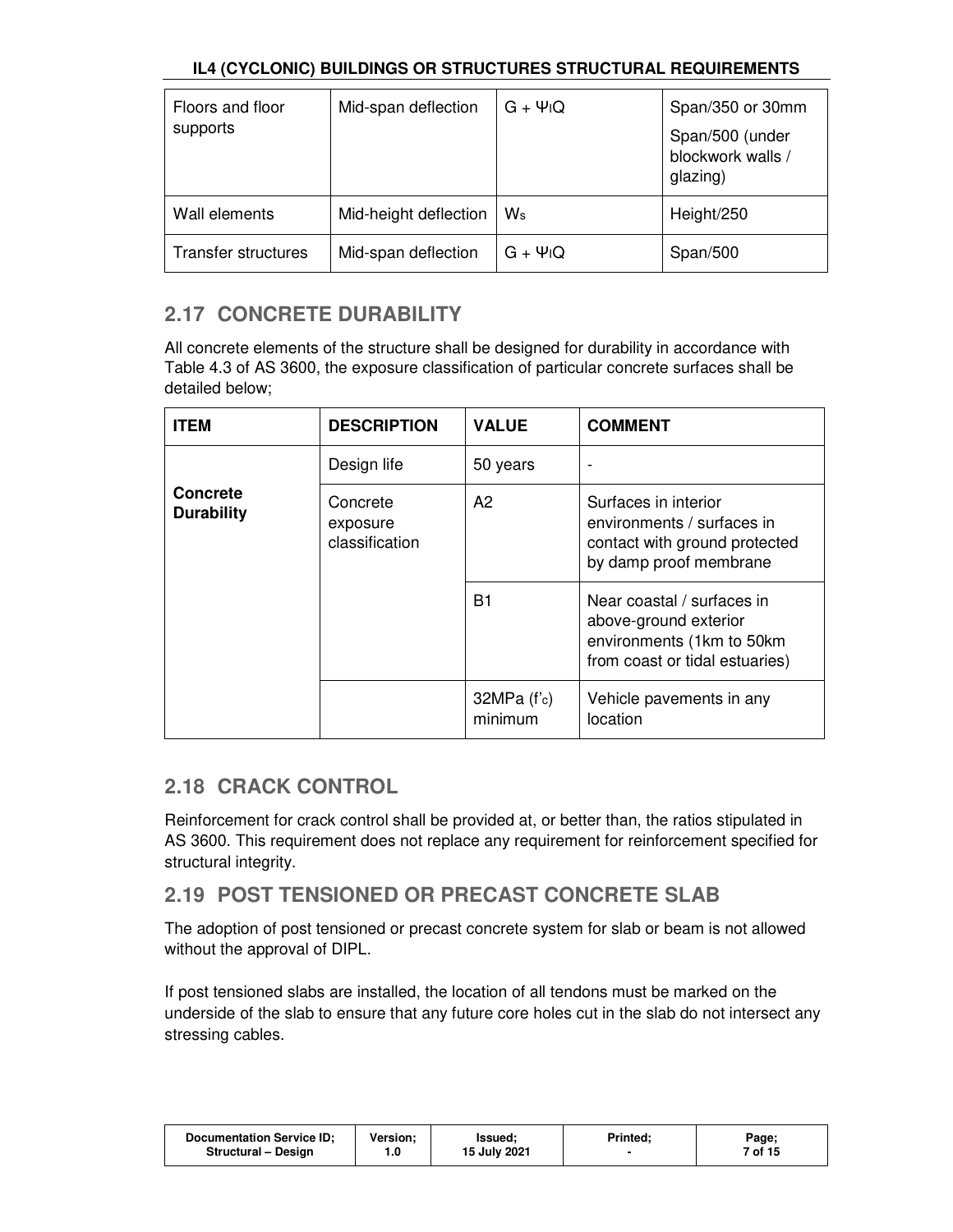### **2.20 WATERPROOFING**

Floors, walls and lift pits shall be fully tanked where below grade or subject to hydrostatic pressure.

## **2.21 STEEL PROTECTIVE COATING**

#### **Durability**

The steel protection system shall satisfy the requirement of very long term durability of 25 years to first major maintenance and be warranted for a minimum of 20 years. Name the Principal as the warrantee.

Coating damage caused by welding or flame cutting, or during handling, transport, or erection shall be reinstated in accordance with the provisions of AS/NZS 4680 - Repair after Galvanizing.

Bases of all external structural steel columns must be coated with "Epireze 215", coated 100mm below slab level or top of base plate, and extend to 100mm above finished concrete slab or above concrete collar surface level at the steel.

External steel columns / stumps surrounded by natural ground shall be encased with a reinforced concrete collar. The collars must extend horizontally a minimum of 100mm from the steel. The collars must be sloped down away from the column and finish not less than 100mm above natural ground level at the highest ground level point adjacent to the concrete collar.

#### **Guide Notes**

The steel protective coating/s for the project is to be selected from the following Table with options of inorganic zinc silicate (IZS), hot dip galvanised (HDG), or polyurethane system. Following the identification of the building location and the finish required, select and specify the appropriate coating/s from the Table. The selection of coating is to be read in conjunction with the associated NOTES below the table.

Do not use other protective coatings without approval.

Coating required is HDG, IZS, or polyurethane system (subject to the building location and finish required by the design architect), for all structural steelwork. The selection of coating is to be read in conjunction with the NOTES below the table.

| Table – Steel protective coating selection   |  |                |  |  |  |
|----------------------------------------------|--|----------------|--|--|--|
| <b>BUILDING   COATING</b><br><b>LOCATION</b> |  | <b>COMMENT</b> |  |  |  |

| <b>Documentation Service ID:</b> | <b>Version:</b> | Issued:      | Printed: | Page;   |
|----------------------------------|-----------------|--------------|----------|---------|
| <b>Structural - Design</b>       |                 | 15 July 2021 |          | 8 of 15 |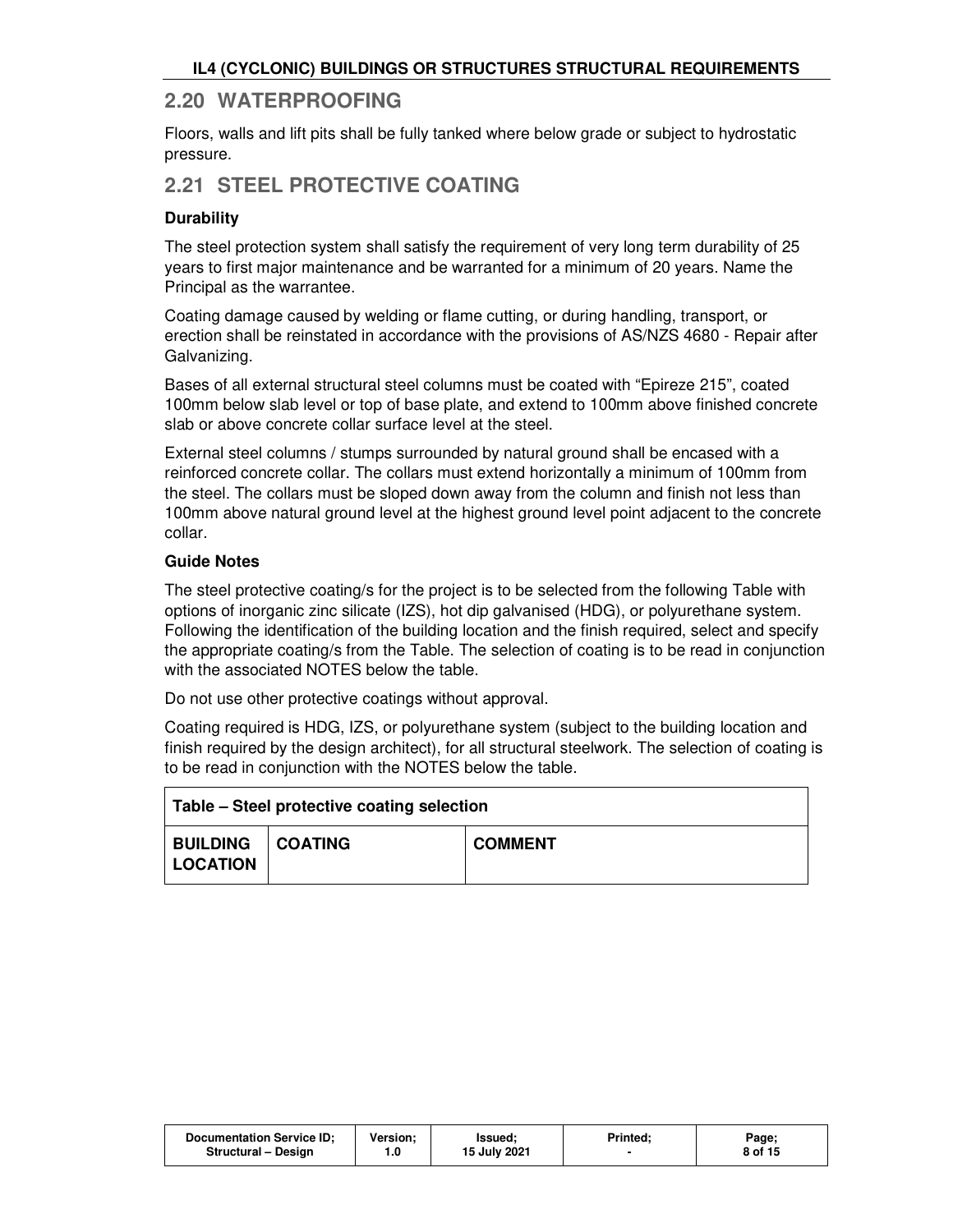| Inland<br>tropical<br>(areas more<br>than 0.5km<br>from coast<br>or estuary) | Hop dip galvanised<br>(HDG) - As per Table 1<br>of AS/NZS 4680                                                                                                                               | Steelwork to be galvanised shall be prepared<br>and pre-treated to the requirements of<br>AS 1627.4 and hot dip galvanized in<br>accordance with AS/NZS 2312.2, AS 4650,<br>AS/NZS 4680, and with the Standard<br>Specification for Hot Dip Galvanizing,<br>published by the Galvanizers Association of<br>Australia, accessible via<br>https://gaa.com.au/standard-specification-for-<br>hot-dip-galvanizing/ |
|------------------------------------------------------------------------------|----------------------------------------------------------------------------------------------------------------------------------------------------------------------------------------------|----------------------------------------------------------------------------------------------------------------------------------------------------------------------------------------------------------------------------------------------------------------------------------------------------------------------------------------------------------------------------------------------------------------|
|                                                                              | Inorganic zinc silicate<br>$(IZS) - 75 \mu m$ DFT $(min)$                                                                                                                                    | All non-galvanised steelwork is to be blast<br>cleaned to a class $2\frac{1}{2}$ finish and primed with<br>75 microns inorganic zinc silicate. Top or<br>finish coat to be as per architectural<br>specification.                                                                                                                                                                                              |
| Marine<br>(areas<br>$0.5km$ from<br>coast or<br>less)                        | Polyurethane System,<br>total DFT $325 \mu m -$<br>Consists of 75 µm IZS<br>primer, 200 µm high<br>build epoxy (2 pack)<br>intermediate coat, and<br>50 µm polyurethane (2)<br>pack) topcoat | Prepared and primed as above. Colour to be<br>as per architectural specification.                                                                                                                                                                                                                                                                                                                              |

#### **NOTES:**

1. For this Guide, durability is defined as the time elapsed before the first major maintenance (recoating) of a coating system becomes necessary, to arrest corrosion.

2. The objective is to achieve maximum durability compatible with the 50 years design life of the structural steelwork, or equal to the expected service life of the structure as defined in the Brief or NCC.

3. The design of the structure influences the choice of a protective coating. As a general rule, important, difficult to access, and complicated structures should be given long-life systems to reduce the amount of costly maintenance. More durable coating at the beginning is more sustainable and this will lead to cost saving in the long run with less or no recoating required (lower lifecycle cost).

4. Any components of the structure which are not accessible after assembly should be provided with a corrosion protection system that will remain effective for the service life of the structure. If this cannot be achieved by means of a protective coating system, other measures, such as manufacturing from corrosion-resistant material, designing for replacement, or specification of a corrosion allowance, should be taken.

5. IZS and HDG have been chosen as the preferred steel protective coating systems due to their proven performance, superior durability and less maintenance (lower frequency of recoating required) than other products. Both have been shown to have a very long life to first maintenance in most environments and often no maintenance will be required during the entire life of the project.

6. As a guide, colour or architectural paint coated finish steel shall have a protective coating of IZS. Buildings located within the tropical, arid and more than 0.5km from the coast or tidal estuaries shall be coated with IZS or HDG. Steel surfaces vulnerable to corrosion in the coastal fringe would require a polyurethane coating system. Coastal fringe includes areas up to 0.5km from the coast or tidal estuaries.

7. The coating systems apply to all structural steelworks of the project, including internal and external (exposed) located steel members. This standardised approach minimises confusion and errors in design and fabrication, easier for quality control in verification and inspection, and provides consistency among all DIPL projects.

| <b>Documentation Service ID:</b> | <b>Version:</b> | lssued:      | <b>Printed:</b> | Page;   |
|----------------------------------|-----------------|--------------|-----------------|---------|
| Structural - Design              |                 | 15 July 2021 |                 | 9 of 15 |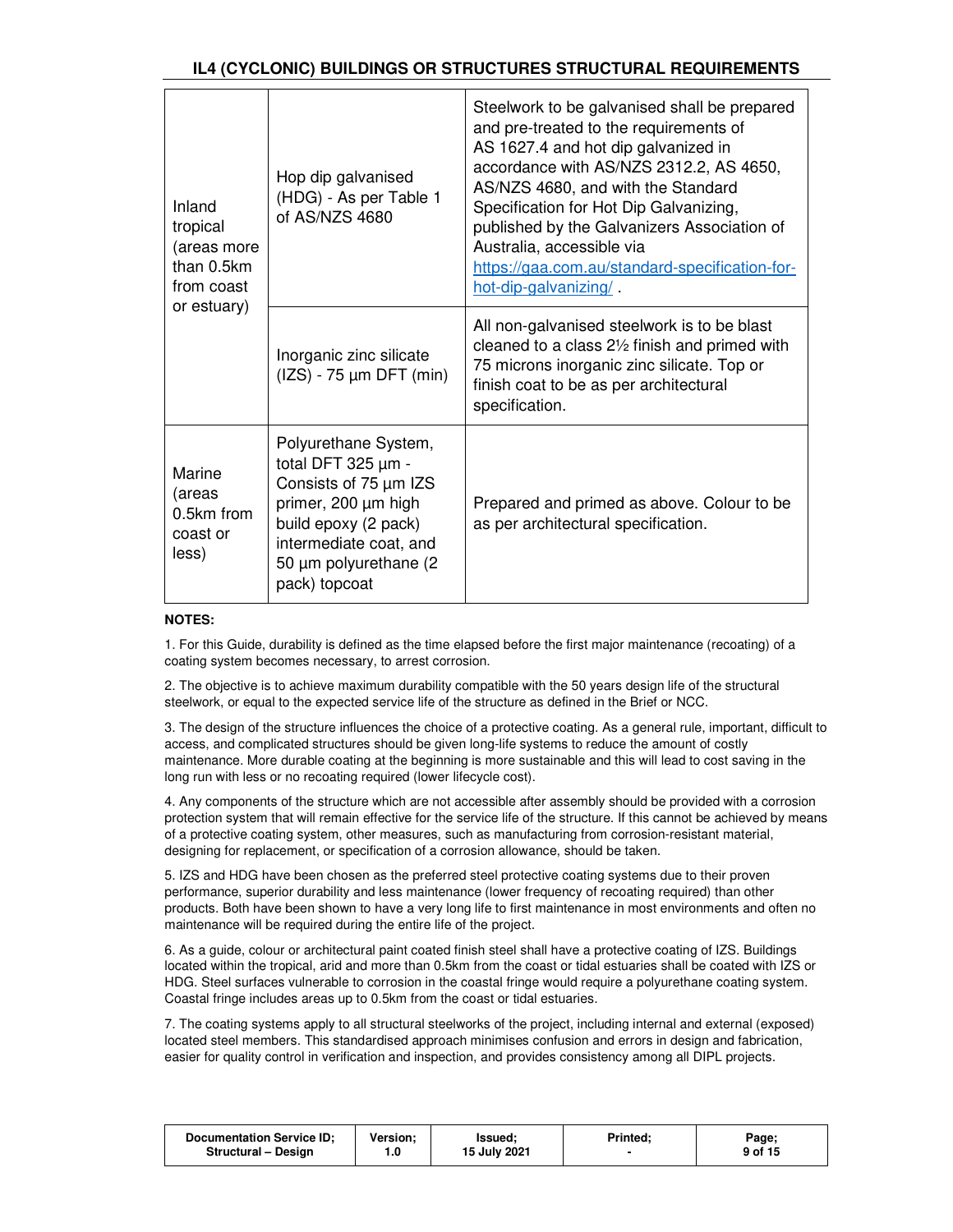8. Specifiers to nominate the coating systems suitable for the project based on the coating options and criteria from the Table as well as other criteria stated in this Guide.

9. For works associated with refurbishment of existing steelwork, minor and temporary structures, or if only a shorter working life is required, a cheaper, less durable system may be sufficient. However, this will need to be assessed on a case by case basis, and be subject to approval by DIPL.

10. In the regional centres such as Tenant Creek and Alice Spring Springs where HDG facility is unavailable, specifiers are reminded to also consider local industry capacity to undertake the coating work, and the logistics of having to have the coating undertaking elsewhere if HDG is specified for the project in the area.

11. For this Guide, the atmospheric corrosivity category has been assessed as C5 for the areas of Coastal fringes, Tropical Inland or C4 for the areas north of Tennant Creek and up to the Top End, and C3 for the arid areas south of Tennant Creek to Central Australia.

12. Due to potential surface exposure to micro-climatic circumstances of damp and mild humidity, condensation, acidic or alkaline (fallout) mist generated from the air-conditioning cooling tower, extreme hot or cold weather, and windborne abrasives (e.g. sand or soil), which can contribute to coating degradation, the areas south of Tennant Creek to Central Australia within the NT has been assessed as C3 in atmospheric corrosivity category.

### **2.22 DISSIMILAR METALS**

Contact between dissimilar metals shall be avoided to prevent galvanic corrosion. Special attention is required to reliably achieve isolation between dissimilar metal surfaces using marine-grade stainless steel inert spacers or washers.

## **2.23 GEOTECHNICAL INVESTIGATION**

Prepare a written geotechnical investigation report of the site including any car parking areas.

The report shall provide information on subsurface conditions across the site, including but not limited to:

- Provide assessment of soil materials encountered across the site
- Site classification in accordance with AS 2870
- Recommendations on site preparation and earthworks requirements, including suitability of in-situ material for re-use as fill, placement of fill, compaction criteria and testing requirements
- Recommendations on suitable foundation systems
- Provide foundation design parameters, including allowable soil bearing pressures and estimated soil settlements
- Assessment of the site factor for earthquake design in accordance with AS 1170.4
- Assess pavement requirements and provide pavement subgrade design parameters, including CBR
- Provide comments on site drainage and groundwater
- Identify anticipated construction difficulties and provide possible solutions

The investigation shall be carried out by an experienced and qualified Geotechnical Engineer.

### **2.24 STEEL STUD WALL FRAME**

Studs of light gauge "C" sections shall be no less than 1.6mm BMT.

| 15 July 2021<br>10 of 15<br>Structural - Design<br>. 0 | <b>Documentation Service ID:</b> | Version: | <b>Issued:</b> | Printed: | Page; |
|--------------------------------------------------------|----------------------------------|----------|----------------|----------|-------|
|--------------------------------------------------------|----------------------------------|----------|----------------|----------|-------|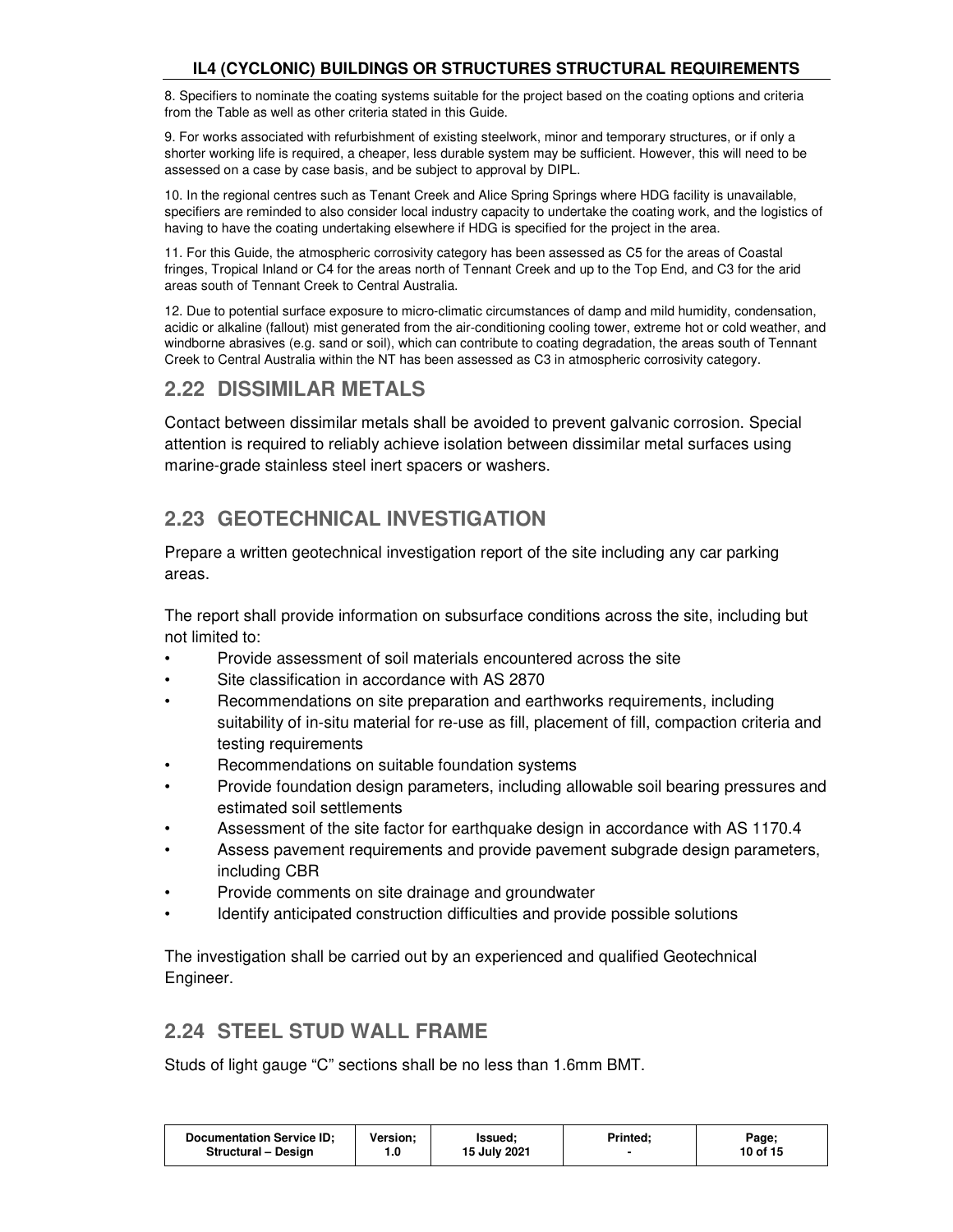Drawing details must include, but not be limited to, full elevation of every wall frame, member section sizes, welding connection, cast-in hold-down bolt information, and specification of Alcor flashing between base of bottom plate and concrete.

Fixing of bottom plates to concrete slab must be by galvanised cast-in bolts. Do not use other mechanical fixings, nor chemical anchors, for the fixing without approval.

Do not specify steel stud frames for external walls without approval.

Do not specify manufacturer proprietary systems.

Do not specify manufacturer to design, manufacture, and certify for structural stud wall frames.

### **2.25 PROPRIETARY TRUSS**

Do not use proprietary steel or timber trusses.

### **2.26 MASONRY**

Drawings to specify clean out inspection holes at base course of all reinforced and core fill cores. Clean out all cores to be filled progressively as the work proceeds.

Drawings are required to show full elevations of all external and internal shear blockwork walls.

Window sills are required to be fixed to bond beam with galvanised N12 shear pins at 600mm centres and at each window mullion.

All external blockwork, wet area blockwork, blockwork below ground level and for the first 3 base courses above finished floor level shall be constructed using mortar with a damp-proof admixture such as "Cementaid Calblack" or similar. This needs to be clearly noted on the drawings.

All external blockwork walls shall be concrete filled all cores. The use of unreinforced blockwork or brick masonry walls is prohibited.

Blockwork control joints shall be provided in walls to minimise the effects of linear shrinkage, temperature variations, creep, and subgrade movement. All joint locations to be clearly marked on slab plans and wall elevations.

## **2.27 METAL CAPPING AND FLASHING**

All exposed parts of flashing and capping are to be screw fixed with No. 14 class 4 HH screws with EPDM seal. Fixing distances to be fully detailed and in accordance with AS 1562.1:2018 for cyclonic regions. This needs to be noted on the drawings.

## **2.28 METAL ROOF AND WALL SHEETING**

All metal sheeting to be colorbond steel.

| <b>Documentation Service ID:</b><br>Printed:<br><b>Version:</b><br>lssued:<br>Page;<br>15 July 2021<br>11 of 15<br><b>Structural – Design</b> |
|-----------------------------------------------------------------------------------------------------------------------------------------------|
|-----------------------------------------------------------------------------------------------------------------------------------------------|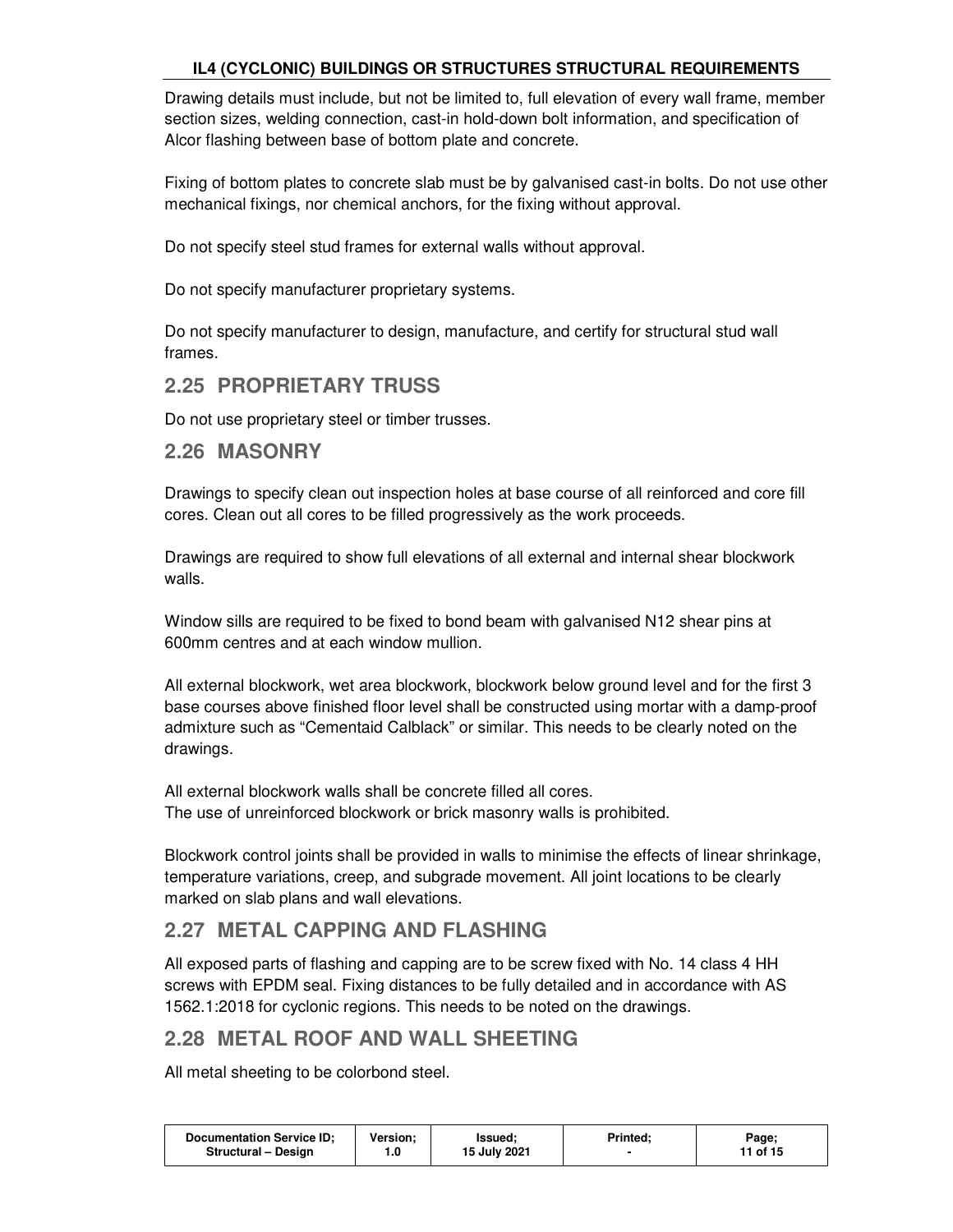Sheeting thickness to be 0.48mm BMT minimum with Class 4 finish fixing screws.

Ceiling sheeting thickness can be 0.42mm BMT.

## **2.29 HOLD-DOWN ANCHOR**

All vertical hold-down anchors are to be cast-in system.

Do not use other mechanical, nor chemical anchors as column or stub column hold-downs without approval.

## **2.30 LOCATION OF WALLS, COLUMNS AND WALL BRACING**

The design of the structure shall incorporate flexibility for future changes in internal layout or use. This requirement should be reflected in the design of the building structure. The use of internal walls as load bearing or structural walls is to be avoided where possible.

Careful consideration must be given to the location of columns within the building. Columns within the body of a functional space should be avoided wherever possible.

Walls required for bracing purposes should be carefully located so as not to impact severely on flexibility to rearrange the internal layout in the future.

## **2.31 GROUND SLAB MOISTURE BARRIER AND BEDDING SAND**

All floor slabs on ground shall be placed on moisture barrier equivalent to 300 micron thick 'Fortecon' polythene membrane, turned up at the perimeter and with all joints and penetrations sealed.

The use of 200 or 300 µm termite barrier polymer sheet (e.g. HomeGuard or similar product) as moisture barrier or damp proof membrane is prohibited.

Bedding sand shall be a naturally occurring material that has a high clay/fine silt content to ensure the material can hold its shape when used under concrete slabs. The specification or use of manufactured quarry sand as bedding sand is prohibited. This needs to be clearly noted on the drawings.

## **2.32 EXTERNAL SLAB**

External slabs associated with buildings are to be documented as part of structural documentation. This includes slabs for under cover walkways, verandahs, carports, and path slabs linking between buildings.

Do not document external slabs of buildings as part of civil design documentation.

## **2.33 SLAB JOINTS**

Slab joints whether for contraction, expansion, or construction must be considered and documented as part of structural documentation. All joint locations to be clearly shown on the slab plans.

| <b>Documentation Service ID:</b><br>Structural - Design | <b>Version:</b> | Issued:<br>15 July 2021 | <b>Printed:</b> | Page;<br>12 of 15 |
|---------------------------------------------------------|-----------------|-------------------------|-----------------|-------------------|
|                                                         |                 |                         |                 |                   |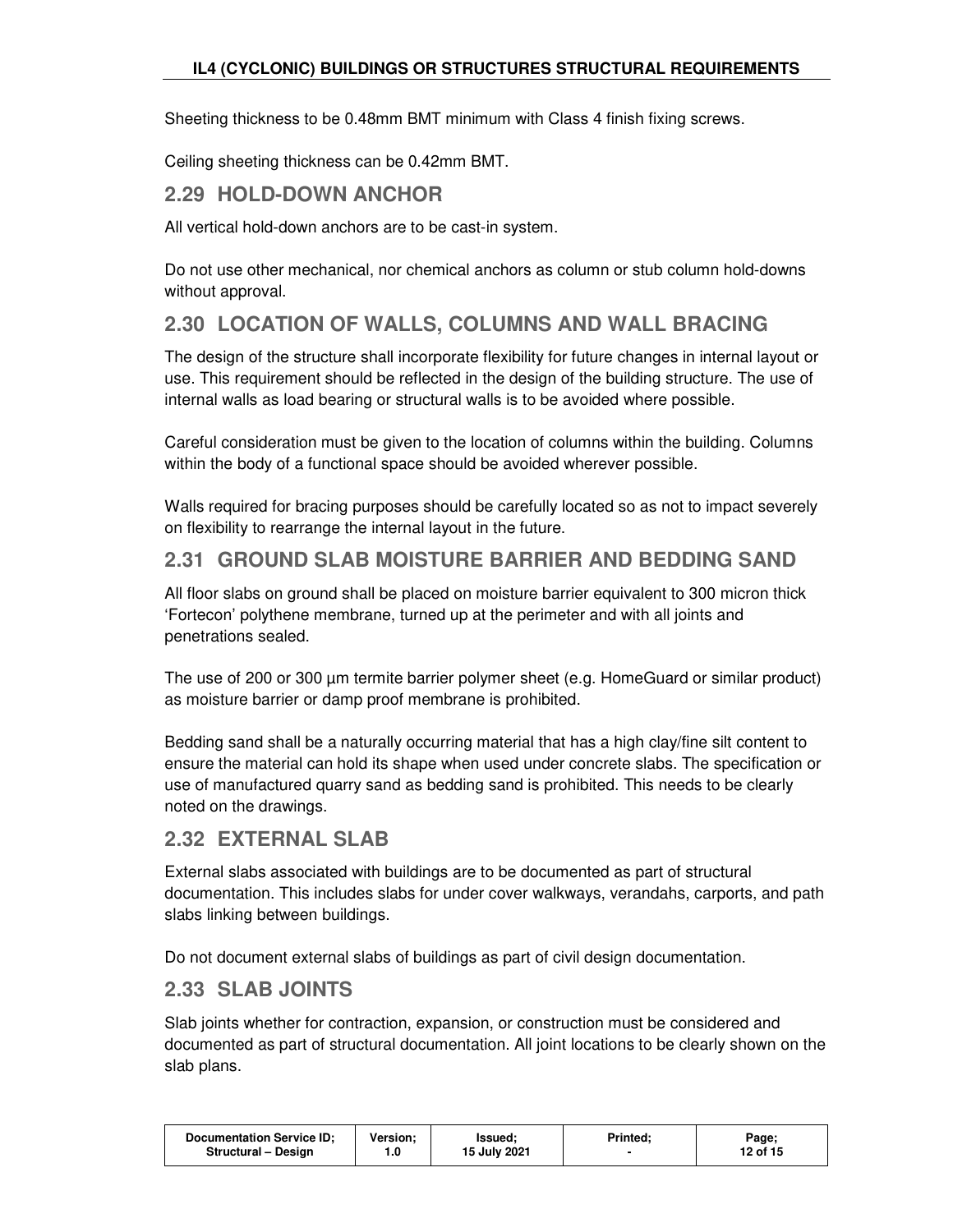Slabs with architectural significance or visible surfaces must be carefully designed to minimise cracking.

Do not document joint locations and details of building slabs as part of architectural or civil documentation.

## **2.34 WINDOWS, DOORS, LOUVRES, DAMPERS, DEBRIS SCREENS AND ROLLER SHUTTERS**

External doors, windows, louvres, mechanical dampers and roller shutters shall comply with the requirements of Debris Loads and Design Wind Pressures of IL 4. Evidence of debris testing for compliance is required.

Details of debris screens, louvres, glazing, windows frames, door frames, door locks and associated fixings between frame members and walls shall be fully documented and structurally certified with Section 40 Structural Design Certificate. It is envisaged the design engineer will need to collaborate with the aluminium and glazing manufacturers suppliers (such as Capral and Glasshape) to complete the design of windows to satisfy the requirements.

Purposely made doors or proprietary doors (such as Sealeck doors) that have been tested, and satisfied the debris loads and test criteria are acceptable to be specified for this project.

Roller shutters thickness shall be 1mm BMT minimum. Fixing of roller shutters channel guide to wall must be fully detailed and certified as part of structural design documentation.

Do not refer to manufacturer's details or specifications for fixings.

Only the products that have been tested and meet the debris testing compliance should be specified.

Drawings shall specify design wind pressures (incorporating local pressure factors) and water penetration resistance pressure for glazing. Water penetration resistance test pressure shall be 400 Pa (minimum).

## **2.35 NON-STRUCTURAL PARTS AND COMPONENTS**

Non-structural parts and components, including architectural, mechanical, and electrical components, and their fastenings, shall be designed for horizontal and vertical earthquake forces as per Section 8 of AS 1170.4. The design shall be fully detailed as part of the structural documentation and certified with Section 40 Structural Design Certificate by a NT Registered Certifying Engineer (Structural) with expertise in the design of the Components to the code requirements.

## **2.36 TIMBER PRODUCTS**

Do not use timber material for any part of the structural work without approval.

| <b>Documentation Service ID:</b> | Version: | Issued:      | Printed: | Page;    |
|----------------------------------|----------|--------------|----------|----------|
| Structural - Design              | 1.0      | 15 July 2021 |          | 13 of 15 |
|                                  |          |              |          |          |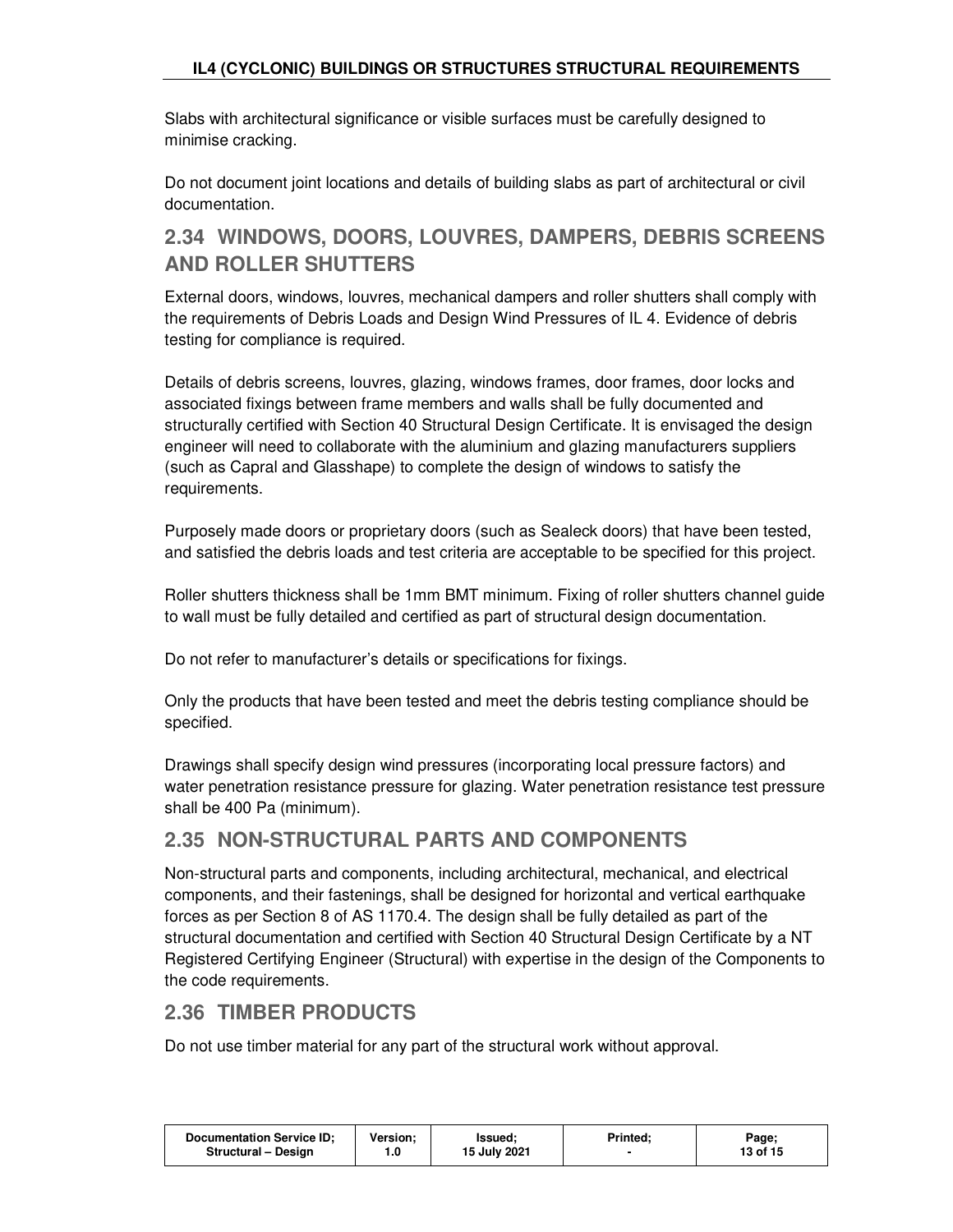### **2.37 DESIGN ENGINEER**

The structural engineer responsible for the design and certification shall be a NT Registered Building Practitioner (Structural) with extensive experience and proven track record in design and construction for buildings commensurate with the value, usage and complexity of the IL 4 building works.

### **2.38 DRAWINGS**

The drawings shall comply with the following principles/requirements.

The drawings shall comply with NTG Technical Drawings Part 1 and 3.

There should be no conflict between the Structural drawings and other discipline drawings.

Incomplete structural documentation is not acceptable.

Structural notes should not be excessive with only the notes that are relevant shall be shown. Notes that are not relevant shall not be included.

All graphical details shall be drawn to the right scales. The outlines and details of a representation should be proportional to the represented part.

Details shall be unambiguous and clear. For any feature of a drawing, there shall be only one interpretation. It should be easy to understand for each involved person. Details by description without actual graphical illustration is not acceptable.

Details of a specific nature and particular to an individual project need to be fully detailed in the drawings. It is important to ensure that the coverage is comprehensive. If a specific detail is required that is not similar to any other previously shown detail, it should be shown.

Details of specific nature based on standardise details are not acceptable. The details shall be purposely drawn to reflect and illustrate the detail envisaged.

Non-standard or typical details shall be clearly cross-referenced to the appropriate design layout/elevation/section. Poor or erroneous cross-referencing is not acceptable.

Standard details not relevant or applicable to the project shall not be included as part of the detailing.

Areas of floor designed to support specific localised heavy loads (e.g. mechanical equipment or compactus storage) shall be noted and highlighted on the structural floor plans.

Amendments when required on drawings should be shown clouded and tagged with an appropriate mark in accordance with NTG Technical Drawings Part 1. Additionally, the amendment table within the title block of the drawing should be updated (with a brief description) to reflect the amendment.

| Version:<br><b>Documentation Service ID:</b><br>Printed:<br>Issued:<br>Page;<br>15 July 2021<br>14 of 15<br>Structural - Design<br>0. ا |
|-----------------------------------------------------------------------------------------------------------------------------------------|
|-----------------------------------------------------------------------------------------------------------------------------------------|